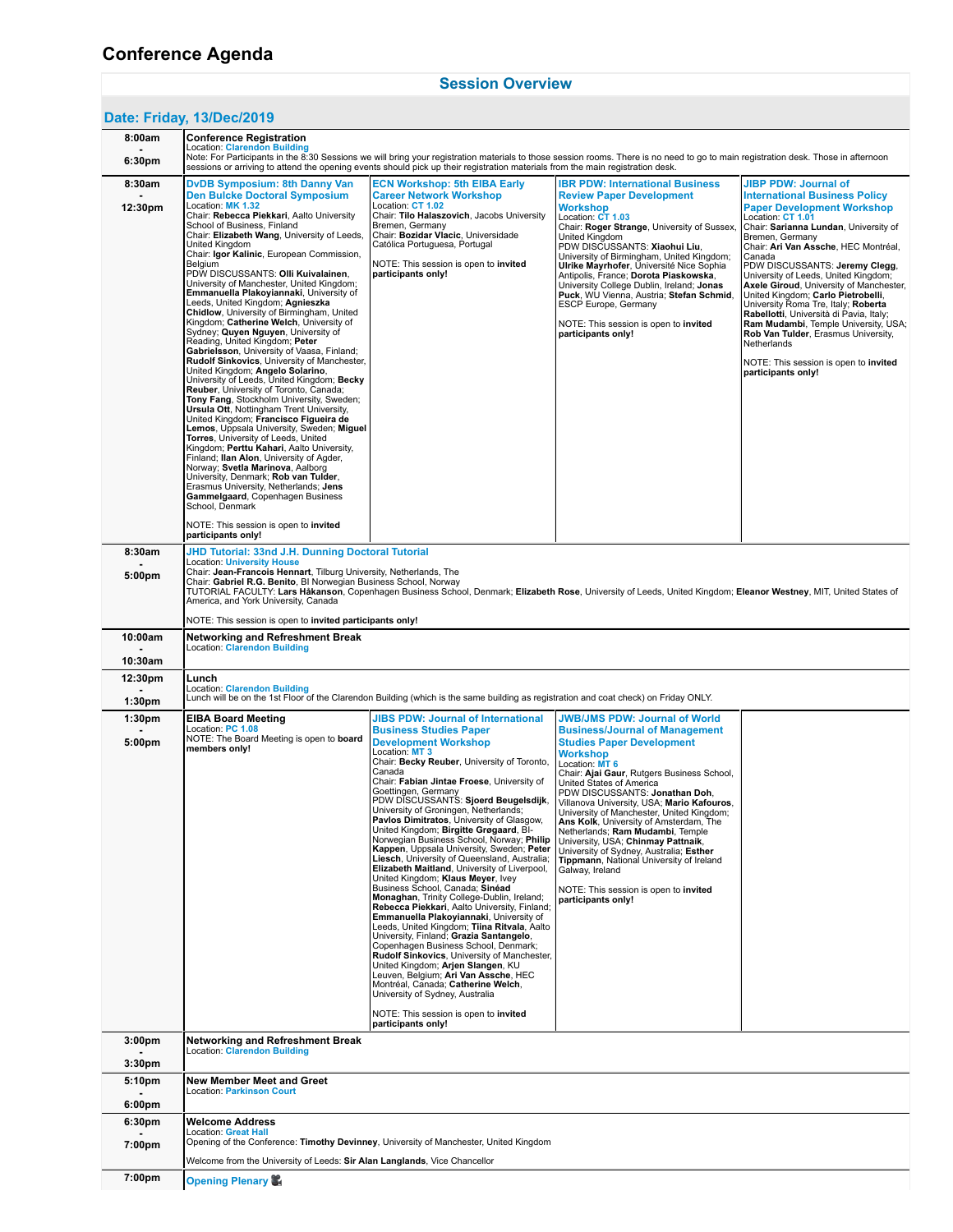| $\overline{\phantom{a}}$<br>8:30pm             | <b>Location: Great Hall</b><br>Chair: Elizabeth Rose, University of Leeds, United Kingdom<br>Keynote Panel: Will Hutton, Principal, Hertford College, University of Oxford, United Kingdom; Geoffrey Jones, Isidor Straus Professor of Business History, Harvard Business<br>School, United States of America: Victor Mallet, Paris Bureau Chief & Former Asia Editor, Financial Times, France<br>Panel Moderator: Eleanor Westney, MIT, United States of America, and York University, Canada<br>Q&A: USE the Conference APP to send questions and comments to the panel! |
|------------------------------------------------|----------------------------------------------------------------------------------------------------------------------------------------------------------------------------------------------------------------------------------------------------------------------------------------------------------------------------------------------------------------------------------------------------------------------------------------------------------------------------------------------------------------------------------------------------------------------------|
| 8:30 <sub>pm</sub><br>-<br>10:00 <sub>pm</sub> | <b>Opening Reception</b><br><b>Location: Parkinson Court</b>                                                                                                                                                                                                                                                                                                                                                                                                                                                                                                               |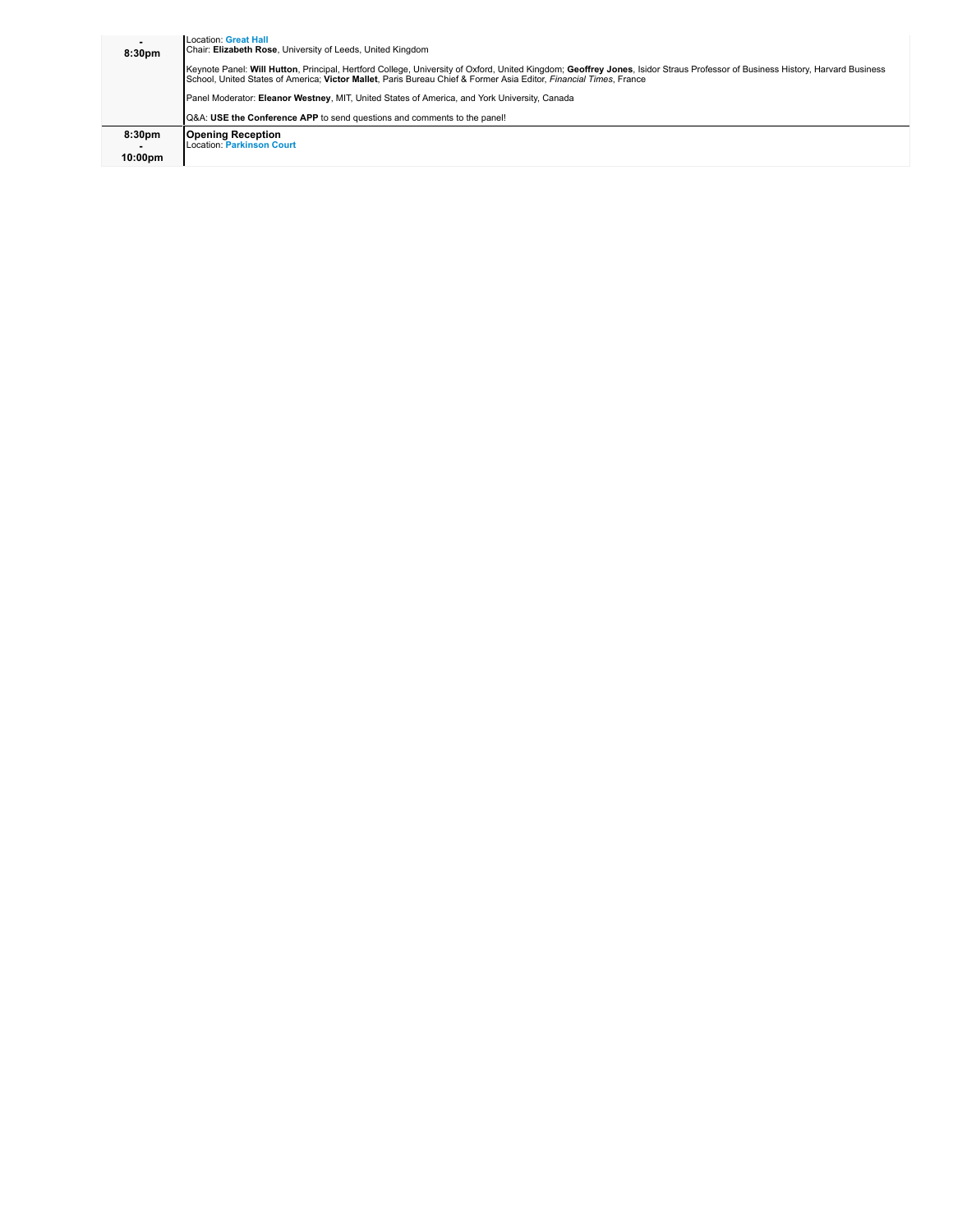| Date: Saturday, 14/Dec/2019                         |                                                                                                                                                                                                                                                       |                                                                                                                                                                                                                                                                                                                                                                                                                                                           |                                                                                                                                                                                                                                                                                                         |                                                                                                                                                                                                                                 |                                                                                                                                                                              |                                                                                                                                                                                                                                                                                                               |                                                                                                                                                                                                                                                       |                                                                                                                                                                       |  |
|-----------------------------------------------------|-------------------------------------------------------------------------------------------------------------------------------------------------------------------------------------------------------------------------------------------------------|-----------------------------------------------------------------------------------------------------------------------------------------------------------------------------------------------------------------------------------------------------------------------------------------------------------------------------------------------------------------------------------------------------------------------------------------------------------|---------------------------------------------------------------------------------------------------------------------------------------------------------------------------------------------------------------------------------------------------------------------------------------------------------|---------------------------------------------------------------------------------------------------------------------------------------------------------------------------------------------------------------------------------|------------------------------------------------------------------------------------------------------------------------------------------------------------------------------|---------------------------------------------------------------------------------------------------------------------------------------------------------------------------------------------------------------------------------------------------------------------------------------------------------------|-------------------------------------------------------------------------------------------------------------------------------------------------------------------------------------------------------------------------------------------------------|-----------------------------------------------------------------------------------------------------------------------------------------------------------------------|--|
| 8:00am<br>5:00pm                                    | <b>Conference Registration</b><br><b>Location: Clarendon Building</b>                                                                                                                                                                                 |                                                                                                                                                                                                                                                                                                                                                                                                                                                           | <b>Conversation Spaces and Open Work</b><br>Areas<br>Location: MT 3 / 4 / 5 / 6<br>We have opened various rooms for conversation<br>and casual work. You will find room available to<br>work in the Meadows Teaching Block, which is<br>also the location for the Exhibitors and<br>Refreshment Breaks. |                                                                                                                                                                                                                                 | Exhibitors<br>Location: MT 2                                                                                                                                                 |                                                                                                                                                                                                                                                                                                               | <b>Meditation and Prayer Room</b><br>Location: MK 1.24<br>Room available for private meditation and<br>prayer.                                                                                                                                        |                                                                                                                                                                       |  |
| 8:30am<br>10:00am                                   | $C$ 1.1.12:<br><b>Global</b><br><b>Innovation</b><br>Location: MK<br>1.32<br>Chair: Marina<br>Papanastassiou.<br>Middlesex<br>University, United<br>Kingdom                                                                                           | $C$ 1.1.13:<br><b>Collaborative</b><br><b>Instructional</b><br><b>Designs in</b><br><b>International</b><br><b>Business</b><br>Location: MK<br>1.15<br>Chair: Hinrich<br>Voss, University<br>of Leeds, United<br>Kingdom                                                                                                                                                                                                                                  | C 1.1.14: The MNE<br>and Its<br><b>Subsidiaries</b><br>Location: MK 1.06<br>Chair: Deborah<br>Mireles, NUIG, Ireland                                                                                                                                                                                    | $C$ 1.1.2:<br><b>International</b><br><b>Banking and</b><br><b>Finance</b><br>Location: Liberty 1.28<br><b>Chair: Konstantinos</b><br>Bozos, University of<br>Leeds, United Kingdom                                             | <b>C 1.1.3: Mergers &amp;</b><br><b>Acquisitions in</b><br><b>Emerging Markets</b><br>Location: MK 1.09<br>Chair: Guus Hendriks,<br>University of Warwick,<br>United Kingdom | $C$ 1.1.4:<br>Internationalization<br>and Export<br><b>Performance</b><br>Location: Liberty G.32<br>Chair: Antonio<br>Majocchi, University of<br>Pavia, Italy                                                                                                                                                 | C 1.1.7: CSR,<br><b>Informal</b><br><b>Institutions and</b><br><b>Stakeholder</b><br><b>Reactions in</b><br><b>Host Countries</b><br>Location: MK 1.02<br>(Boardroom)<br>Chair: Stephan<br><b>Manning, University</b><br>of Sussex, United<br>Kingdom | C 1.1.9: Industry &<br><b>Business Models</b><br>in International<br><b>Business</b><br>Location: MK 1.33<br>Chair: Ari Van Assche,<br>HEC Montréal, Canada           |  |
|                                                     | 11.1.12:<br><b>Emerging</b><br><b>Topics in</b><br><b>Knowledge</b><br><b>Management</b><br>(1)<br>Location: MK<br>1.03<br>Chair: Peter<br>Ørberg Jensen,<br>Copenhagen<br><b>Business School,</b><br>Denmark                                         | 11.1.3:<br><b>European</b><br><b>Perspectives</b><br>on Emerging<br><b>Markets</b><br>Location: MK<br>1.05<br>Chair: Igor<br>Kalinic,<br>European<br>Commission,<br>Belgium                                                                                                                                                                                                                                                                               | 11.1.6:<br><b>International</b><br><b>Acquisitions and</b><br><b>Entrepreneurship</b><br>Location: MK 1.04<br>Chair: Olli<br>Kuivalainen, LUT<br>University, Finland                                                                                                                                    | 11.1.9: Risk and<br><b>Uncertainty in</b><br><b>International</b><br><b>Business and</b><br><b>International</b><br><b>Entrepreneurship</b><br>Location: MK 1.31<br>Chair: Becky Reuber,<br>University of Toronto,<br>Canada    | P 1.1: Global Value<br>Chains in a<br><b>Confused World</b><br>Order 靏<br>Location: MK G.02<br>Chair: Teresa da Silva<br>Lopes, University of<br>York, United Kingdom        | P 1.5: The Other<br><b>Nordic</b><br><b>Internationalization</b><br><b>Process Model:</b><br><b>How Reijo</b><br><b>Luostarinen's</b><br><b>Legacy Can</b><br><b>Generate a New</b><br><b>Agenda for IB</b><br>Research<br>Location: MK G.31<br>Chair: Catherine<br>Welch, University of<br>Sydney, Australia |                                                                                                                                                                                                                                                       |                                                                                                                                                                       |  |
| 10:00am                                             |                                                                                                                                                                                                                                                       | <b>Networking and Refreshment Break</b>                                                                                                                                                                                                                                                                                                                                                                                                                   |                                                                                                                                                                                                                                                                                                         |                                                                                                                                                                                                                                 |                                                                                                                                                                              |                                                                                                                                                                                                                                                                                                               |                                                                                                                                                                                                                                                       |                                                                                                                                                                       |  |
| 10:30am                                             |                                                                                                                                                                                                                                                       |                                                                                                                                                                                                                                                                                                                                                                                                                                                           |                                                                                                                                                                                                                                                                                                         |                                                                                                                                                                                                                                 |                                                                                                                                                                              |                                                                                                                                                                                                                                                                                                               |                                                                                                                                                                                                                                                       |                                                                                                                                                                       |  |
| 10:30am<br>12:00pm                                  | $C$ 1.2.11:<br><b>Economic and</b><br><b>Social Value in</b><br><b>Global Value</b><br><b>Chains</b><br>Location: MK<br>1.02<br>(Boardroom)<br>Chair: Ans Kolk,<br>University of<br>Amsterdam,<br>Netherlands, The<br>11.2.7:<br><b>International</b> | $C$ 1.2.12:<br><b>Knowledge</b><br><b>Flows in</b><br><b>MNEs</b><br>Location: MK<br>1.32<br>Chair: Angelo<br>Maria Solarino.<br>University of<br>Leeds, United<br>Kingdom<br>Editors: IBR.                                                                                                                                                                                                                                                               | C 1.2.3: Institutions<br>and Emerging<br><b>Markets</b><br>Location: MK 1.09<br>Chair: Vidya<br>Sukumara Panicker,<br>Loughborough<br>University, United<br>Kingdom<br>ME.1: Meet the  P 1.7: Bridging the<br>Policy-practice                                                                           | $C$ 1.2.5:<br><b>International</b><br><b>Competition and</b><br><b>Collaboration</b><br>Location: Liberty 1.28<br>Chair: Linda<br>Rademaker, BI<br>Norwegian Business<br>School, Norway<br>P 3.5: Business<br><b>Models and</b> | <b>C 1.2.6: Global</b><br><b>Teamwork and</b><br><b>Talent</b><br><b>Management</b><br>Location: MK 1.06<br>Chair: Stefan Schmid,<br>ESCP Europe,<br>Germany                 | $C$ 1.2.9:<br><b>Identification and</b><br><b>Culture in Family</b><br>and<br><b>Entrepreneurial</b><br><b>Firms</b><br>Location: MK 1.33<br>Chair: Francesco<br>Debellis, Free<br>University of Bozen-<br>Bolzano, Italy                                                                                     | 11.2.12:<br><b>Emerging Topics</b><br>in Knowledge<br><b>Management (2)</b><br>Location: MK 1.03<br>Chair: Roger<br><b>Strange, University</b><br>of Sussex, United<br>Kingdom                                                                        | 11.2.4:<br><b>Internationalization</b><br><b>Decisions and</b><br><b>Consumer</b><br><b>Behaviour</b><br>Location: MK 1.04<br>Chair: David Midgley,<br>INSEAD, France |  |
|                                                     | <b>Capabilities</b><br>and Local<br><b>Resources</b><br>and<br>Legitimacy<br>Location: MK<br>1.05<br>Chair: Jonathan<br>Doh, Villanova<br>University, United<br>States of America                                                                     | GSJ, JIM, JWB<br><b>Location: Liberty</b><br>G.33<br>International<br><b>Business Review:</b><br>Pervez Ghauri.<br>University of<br>Birmingham,<br><b>United Kingdom</b><br>Global Strategy<br>Journal: Torben<br>Pedersen,<br>Bocconi<br>University, Italy<br>Journal of<br>International<br>Management:<br>Sumit Kundu,<br>Florida<br>International<br>University, USA<br>Journal of World<br><b>Business: Aiai</b><br>Gaur, Rutgers<br>University, USA | Divide:<br>International<br><b>Business Policy to</b><br><b>Promote the</b><br><b>Competitiveness</b><br>and<br>Internationalisation<br>of Small-medium<br>and<br>Entrepreneurial<br>Firms<br>Location: MK G.02<br>Chair: Igor Kalinic,<br>European Commission,<br>Belgium                              | Internationalisation:<br><b>Old Wine in New</b><br>Bottles? 器<br>Location: MK G.31<br>Chair: Svetla Trifonova<br>Marinova, Aalborg<br>University, Denmark                                                                       |                                                                                                                                                                              |                                                                                                                                                                                                                                                                                                               |                                                                                                                                                                                                                                                       |                                                                                                                                                                       |  |
| 12:00pm                                             | Lunch<br>Location: Refectory                                                                                                                                                                                                                          |                                                                                                                                                                                                                                                                                                                                                                                                                                                           |                                                                                                                                                                                                                                                                                                         |                                                                                                                                                                                                                                 |                                                                                                                                                                              |                                                                                                                                                                                                                                                                                                               |                                                                                                                                                                                                                                                       |                                                                                                                                                                       |  |
| 1:30 <sub>pm</sub><br>12:30pm<br>2:00 <sub>pm</sub> |                                                                                                                                                                                                                                                       | <b>PS 1: Plenary Poster Session I</b><br>Location: Refectory Mezzanine<br>Chair: Murod Aliyev, University of Leeds, United Kingdom                                                                                                                                                                                                                                                                                                                        |                                                                                                                                                                                                                                                                                                         |                                                                                                                                                                                                                                 |                                                                                                                                                                              |                                                                                                                                                                                                                                                                                                               |                                                                                                                                                                                                                                                       |                                                                                                                                                                       |  |
| 2:00 <sub>pm</sub><br>3:30 <sub>pm</sub>            | $C$ 1.3.10:<br>Standards,<br><b>Social</b><br><b>Reputation</b><br>and Socio-<br><b>Economic</b><br><b>Outcomes</b><br>Location: MK<br>1.02<br>(Boardroom)<br>Chair: Leo<br>Sleuwaegen, KU<br>Leuven, Belgium                                         | $C$ 1.3.11:<br>Knowledge,<br><b>Structure &amp;</b><br><b>Productivity in</b><br><b>Global Value</b><br><b>Chains</b><br><b>Location: Liberty</b><br>G.32<br>Chair: Bent<br>Petersen,<br>Copenhagen<br>Business School,<br>Denmark                                                                                                                                                                                                                        | $C$ 1.3.12:<br>Knowledge,<br><b>Development and</b><br><b>Societal Impact</b><br>Location: MK 1.32<br>Chair: Sandra Seno<br>Alday, University of<br>Sydney, Australia                                                                                                                                   | C 1.3.3: Emerging<br><b>Market Firms'</b><br><b>Strategy and</b><br>Internationalization<br>Location: MK 1.09<br>Chair: Bernard Wolf.<br>York University, Canada                                                                | C 1.3.5:<br><b>Institutions and</b><br><b>Culture</b><br>Location: Liberty 1.28<br>Chair: Sjoerd<br>Beugelsdijk,<br>University of<br>Groningen,<br>Netherlands, The          | C 1.3.6: Expatriate<br><b>Management</b><br>Location: MK 1.06<br>Chair: Fabian Jintae<br>Froese, University of<br>Goettingen, Germany                                                                                                                                                                         | $C$ 1.3.9:<br>Knowledge,<br><b>Learning and</b><br><b>International</b><br><b>Entrepreneurship</b><br>Location: MK 1.33<br>Chair: Tamara<br>Galkina, University<br>of Vaasa, Finland                                                                  | 1.3.12: Drivers of<br><b>Innovation</b><br>Location: MK 1.03<br>Chair: Mario<br>Kafouros, University of<br>Manchester, United<br>Kingdom                              |  |
|                                                     | 11.3.14: MNE<br><b>Subsidiary</b><br>Competences,                                                                                                                                                                                                     | 11.3.9: SMEs,<br><b>Entrepreneurs</b><br>and                                                                                                                                                                                                                                                                                                                                                                                                              | P 1.11: Global<br><b>Value Chains:</b><br><b>Dynamics and</b>                                                                                                                                                                                                                                           | P 1.13: Best<br><b>Practices, Trends</b><br>and Technologies                                                                                                                                                                    |                                                                                                                                                                              |                                                                                                                                                                                                                                                                                                               |                                                                                                                                                                                                                                                       |                                                                                                                                                                       |  |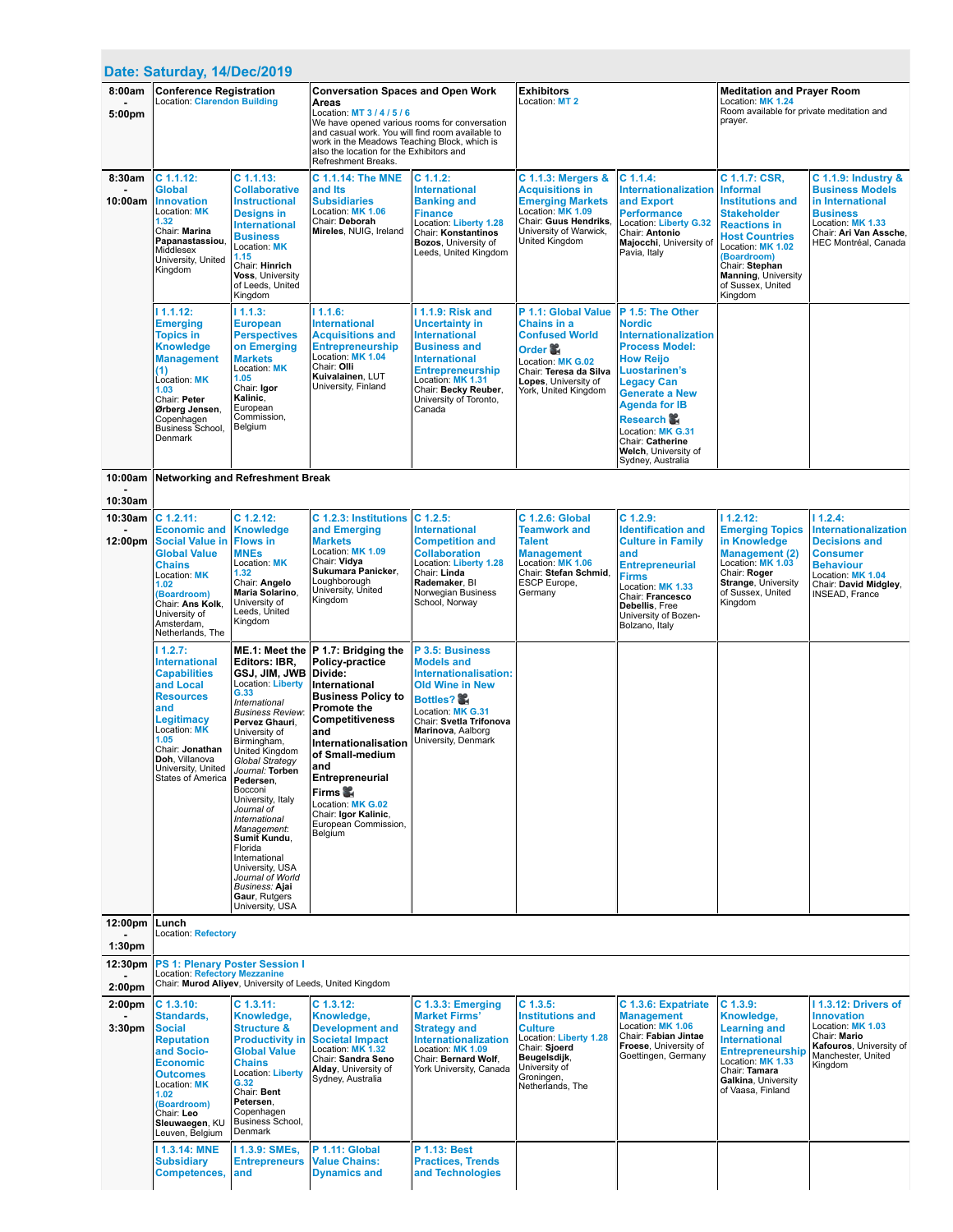| 3:30 <sub>pm</sub> | <b>Initiatives and Sustainable</b><br>Their<br><b>Development</b><br>Location: Liberty<br>G.33<br>Chair: Torben<br>Pedersen.<br>Bocconi<br>University,<br>Denmark                         | and<br><b>Indigenous</b><br><b>Development</b><br>Location: MK<br>1.31<br>Chair: Kevin<br>Ibeh, Birkbeck,<br>University of<br>London, United<br>Kingdom<br><b>Networking and Refreshment Break</b> | <b>Uncertainty in a</b><br><b>Confused World</b><br>Order 馨<br>Location: MK G.02<br>Chair: Tomas Hult,<br>Michigan State<br>University, United<br>States of America                                                                                                                                                                                                                               | in Online<br><b>International</b><br><b>Business Education</b><br>¥.<br>Location: MK G.31<br>Chair: Ronaldo<br>Parente, Florida<br>International University,<br>United States of<br>America                 |                                                                                                                                                                                                                                                |                                                                                                                                                                                                                                                                                                                                                                                                                                                                                                                                                                                                                                                                                                                                                                                                                    |                                                                                                                                                          |                                                                                                                                   |
|--------------------|-------------------------------------------------------------------------------------------------------------------------------------------------------------------------------------------|----------------------------------------------------------------------------------------------------------------------------------------------------------------------------------------------------|---------------------------------------------------------------------------------------------------------------------------------------------------------------------------------------------------------------------------------------------------------------------------------------------------------------------------------------------------------------------------------------------------|-------------------------------------------------------------------------------------------------------------------------------------------------------------------------------------------------------------|------------------------------------------------------------------------------------------------------------------------------------------------------------------------------------------------------------------------------------------------|--------------------------------------------------------------------------------------------------------------------------------------------------------------------------------------------------------------------------------------------------------------------------------------------------------------------------------------------------------------------------------------------------------------------------------------------------------------------------------------------------------------------------------------------------------------------------------------------------------------------------------------------------------------------------------------------------------------------------------------------------------------------------------------------------------------------|----------------------------------------------------------------------------------------------------------------------------------------------------------|-----------------------------------------------------------------------------------------------------------------------------------|
| 3:45pm             |                                                                                                                                                                                           |                                                                                                                                                                                                    |                                                                                                                                                                                                                                                                                                                                                                                                   |                                                                                                                                                                                                             |                                                                                                                                                                                                                                                |                                                                                                                                                                                                                                                                                                                                                                                                                                                                                                                                                                                                                                                                                                                                                                                                                    |                                                                                                                                                          |                                                                                                                                   |
| 3:45 <sub>pm</sub> | <b>AGM: EIBA General Assembly</b><br>Location: MK G.02                                                                                                                                    |                                                                                                                                                                                                    |                                                                                                                                                                                                                                                                                                                                                                                                   |                                                                                                                                                                                                             |                                                                                                                                                                                                                                                |                                                                                                                                                                                                                                                                                                                                                                                                                                                                                                                                                                                                                                                                                                                                                                                                                    |                                                                                                                                                          |                                                                                                                                   |
| 4:30pm             |                                                                                                                                                                                           |                                                                                                                                                                                                    | EIBA Vice Chair: Jonas Puck, WU Vienna Institute for International Business, Austria                                                                                                                                                                                                                                                                                                              | EIBA Chair: Lucia Piscitello, University of Reading, United Kingdom, and Politecnico di Milano, Italy                                                                                                       |                                                                                                                                                                                                                                                |                                                                                                                                                                                                                                                                                                                                                                                                                                                                                                                                                                                                                                                                                                                                                                                                                    |                                                                                                                                                          |                                                                                                                                   |
| 4:30pm             | $C$ 1.4.14:                                                                                                                                                                               | $C$ 1.4.2:                                                                                                                                                                                         | C 1.4.3: Emerging                                                                                                                                                                                                                                                                                                                                                                                 | C 1.4.5: Foreign                                                                                                                                                                                            | <b>C 1.4.7: Host</b>                                                                                                                                                                                                                           | C 1.4.8: The                                                                                                                                                                                                                                                                                                                                                                                                                                                                                                                                                                                                                                                                                                                                                                                                       | 11.4.11: Location,                                                                                                                                       | <b>11.4.12: Industry</b>                                                                                                          |
| 6:00 <sub>pm</sub> | Structure,<br>Risk,<br><b>Diversification</b><br>and Location<br>Location: MK<br>1.06<br>Chair: Michael<br>Nippa, Free<br>University of<br>Bozen-Bolzano,<br>Italy                        | <b>International</b><br><b>Governance</b><br>Location: MK<br>1.32<br>Chair: Rajesh<br>Upadhyayula,<br>Indian Institute of<br>Management<br>Kozhikode, India                                        | <b>Market Firms:</b><br><b>Capabilities,</b><br><b>Innovation and</b><br>Learning<br>Location: MK 1.09<br>Chair: Naoto<br>Nadayama, Kanagawa<br>University, Japan                                                                                                                                                                                                                                 | <b>Expansion and</b><br><b>Divestment</b><br>Location: Liberty 1.28<br>Chair: Marlena<br>Dzikowska, Poznan<br>University of Economics<br>and Business, Poland                                               | <b>Country</b><br><b>Institutions and</b><br><b>Internationalization</b><br><b>Incentives for</b><br><b>Outward FDI</b><br>Location: Liberty G.32<br>Chair: José R. de la<br>Torre, Bologna<br>Business School.<br>United States of<br>America | <b>Changing Nature</b><br>of International<br><b>Service Firms</b><br>Location: MK 1.33<br>Chair: Cristina Villar,<br>University of Valencia,<br>Spain                                                                                                                                                                                                                                                                                                                                                                                                                                                                                                                                                                                                                                                             | <b>Dynamics and</b><br><b>Competitiveness</b><br>of Global Value<br><b>Chains</b><br>Location: MK 1.31<br>Chair: Arjen<br>Slangen, KU<br>Leuven, Belgium | <b>Contexts and</b><br><b>Innovation</b><br>Location: MK 1.03<br>Chair: Elizabeth Rose,<br>University of Leeds,<br>United Kingdom |
|                    | 11.4.3:<br><b>Emerging</b><br><b>Markets</b><br>Catch-up<br><b>Process</b><br>Location: MK<br>1.05<br>Chair: Ajai Gaur,<br><b>Rutgers Business</b><br>School, United<br>States of America | 11.4.6:<br>Leadership<br>and Global<br><b>Teams</b><br>Location: MK<br>1.04<br>Chair: Hanna<br>Gajewska-De<br>Mattos.<br>University of<br>Leeds, United<br>Kingdom                                 | ME.2: Meet the<br>Editors: JIBP, JIBS,<br><b>MOR</b><br>Location: Liberty G.33<br>J. International<br><b>Business Policy:</b><br>Sarianna Lundan,<br>University of Bremen,<br>Germany<br>J. International<br><b>Business Studies:</b><br>Alaine Verbeke,<br>University of Calgary,<br>Canada<br>Management<br>Organisation Review:<br>Stephan Manning,<br>University of Sussex,<br>United Kingdom | P 1.9: Migrant<br>Entrepreneurship,<br><b>International</b><br><b>Business, and</b><br>Development<br>Location: MK G.02<br>Chair: Noemi<br>Sinkovics, The<br>University of<br>Manchester, United<br>Kingdom | P 2.1: Can MNEs<br><b>Be a Force for</b><br><b>Good?: Lessons</b><br>from History<br>Location: MK G.31<br>Chair: John Raymond<br>Dilyard, St. Francis<br>College, United States<br>of America                                                  | P 2.5: EIBA Young<br><b>Scholar Panel:</b><br>Time for IBtech --<br><b>The New Research</b><br><b>Avenues into</b><br><b>Global Strategy</b><br>and the Digital<br>Worlds<br>Location: MK 1.02<br>(Boardroom)<br>Chair: Tilo<br>Halaszovich, Jacobs<br>University Bremen,<br>Germany<br>Chair: Dorota<br>Piaskowska,<br>University College<br>Dublin, Ireland<br>Panelists: Desislava<br>Dikova, WU - Vienna<br>University of<br>Economics and<br>Business, Austria;<br>Edith Ipsmiller, WU -<br>Vienna University of<br>Economics and<br>Business, Austria;<br>Douglas Dow.<br>Melbourne University,<br>Australia; Martin<br>Hannibal, University of<br>Southern Denmark,<br>Denmark; Helene<br>Tenzer, Tübingen<br>University, Germany;<br>Esther Tippmann,<br>National University of<br>Ireland Galway, Ireland |                                                                                                                                                          |                                                                                                                                   |
| 6.00nm             |                                                                                                                                                                                           | <b>DhD Most Crost and On The Town</b>                                                                                                                                                              |                                                                                                                                                                                                                                                                                                                                                                                                   |                                                                                                                                                                                                             |                                                                                                                                                                                                                                                |                                                                                                                                                                                                                                                                                                                                                                                                                                                                                                                                                                                                                                                                                                                                                                                                                    |                                                                                                                                                          |                                                                                                                                   |

**6:00pm - 6:30pm**

**PhD Meet, Greet and On The Town**<br>Chair: **Cristian Luise**, University of Leeds, United Kingdom<br>Meet outside the Leeds Student Union Building at 6:00-6:30 PM to plan a night on the town! To join the group, go to the EIBA 2

Note that this is a self-funded activity.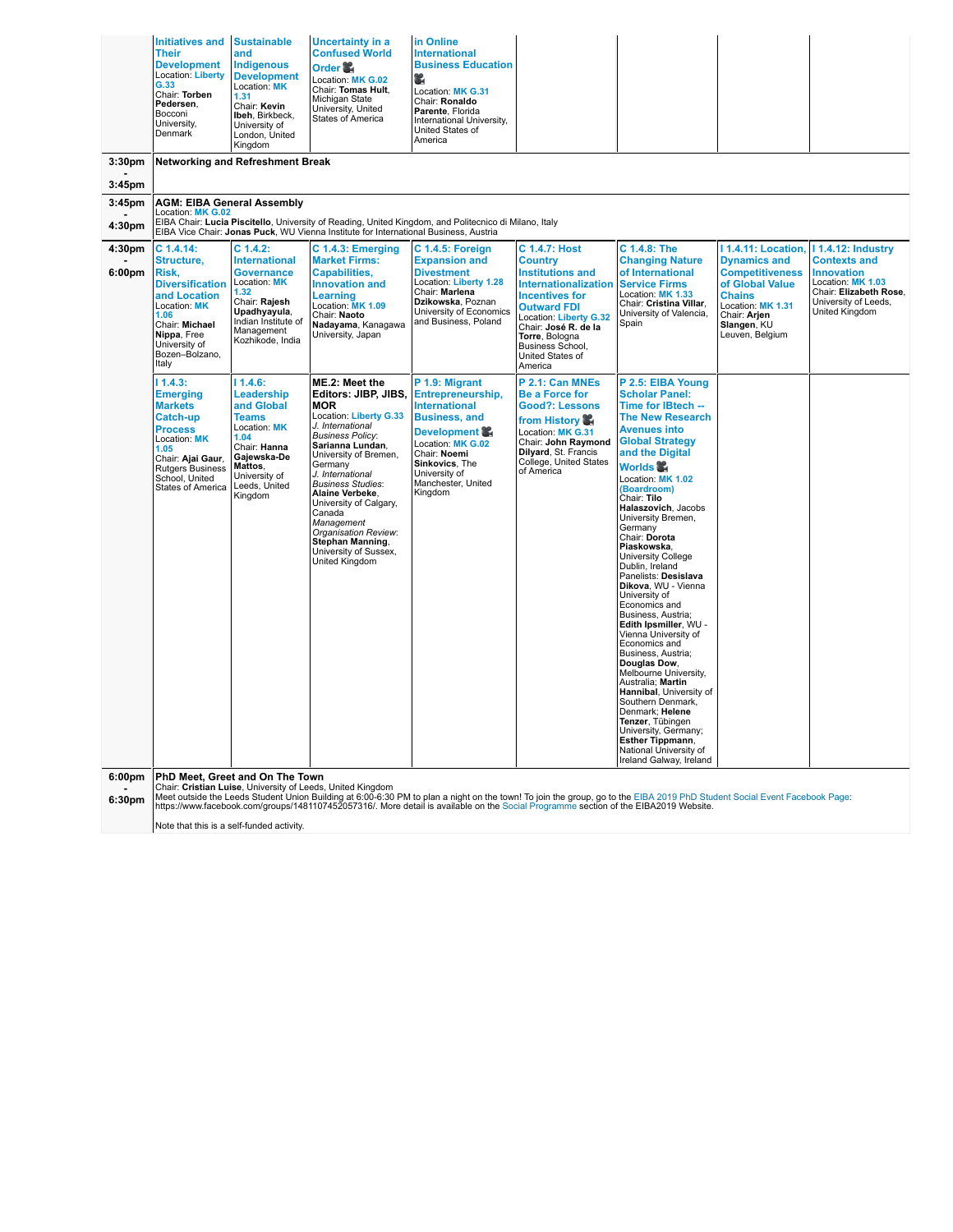|                                          | Date: Sunday, 15/Dec/2019                                                                                                                                                                                                                                                                               |                                                                                                                                                                                                                                                                                                                                                                                                                                                                                                                                                                                                                                                    |                                                                                                                                                                                                                                                                                           |                                                                                                                                                                                                                                                                                                                                                                                                                                                                                                                                                                                               |                                                                                                                                                                                                                              |                                                                                                                                                                                                                                                                                     |                                                                                                                                                                           |                                                                                                                                                                                                                              |  |  |
|------------------------------------------|---------------------------------------------------------------------------------------------------------------------------------------------------------------------------------------------------------------------------------------------------------------------------------------------------------|----------------------------------------------------------------------------------------------------------------------------------------------------------------------------------------------------------------------------------------------------------------------------------------------------------------------------------------------------------------------------------------------------------------------------------------------------------------------------------------------------------------------------------------------------------------------------------------------------------------------------------------------------|-------------------------------------------------------------------------------------------------------------------------------------------------------------------------------------------------------------------------------------------------------------------------------------------|-----------------------------------------------------------------------------------------------------------------------------------------------------------------------------------------------------------------------------------------------------------------------------------------------------------------------------------------------------------------------------------------------------------------------------------------------------------------------------------------------------------------------------------------------------------------------------------------------|------------------------------------------------------------------------------------------------------------------------------------------------------------------------------------------------------------------------------|-------------------------------------------------------------------------------------------------------------------------------------------------------------------------------------------------------------------------------------------------------------------------------------|---------------------------------------------------------------------------------------------------------------------------------------------------------------------------|------------------------------------------------------------------------------------------------------------------------------------------------------------------------------------------------------------------------------|--|--|
| 8:00am                                   | <b>Conference Registration</b>                                                                                                                                                                                                                                                                          |                                                                                                                                                                                                                                                                                                                                                                                                                                                                                                                                                                                                                                                    |                                                                                                                                                                                                                                                                                           |                                                                                                                                                                                                                                                                                                                                                                                                                                                                                                                                                                                               |                                                                                                                                                                                                                              |                                                                                                                                                                                                                                                                                     |                                                                                                                                                                           |                                                                                                                                                                                                                              |  |  |
| 1:00 <sub>pm</sub>                       | Location: Clarendon Building                                                                                                                                                                                                                                                                            |                                                                                                                                                                                                                                                                                                                                                                                                                                                                                                                                                                                                                                                    |                                                                                                                                                                                                                                                                                           |                                                                                                                                                                                                                                                                                                                                                                                                                                                                                                                                                                                               |                                                                                                                                                                                                                              |                                                                                                                                                                                                                                                                                     |                                                                                                                                                                           |                                                                                                                                                                                                                              |  |  |
| 8:00am<br>5:00pm                         | <b>Conversation Spaces and Open Work</b><br>Areas<br>Location: MT 3 / 4 / 5 / 6<br>We have opened various rooms for<br>conversation and casual work. You will find<br>room available to work in the Meadows<br>Teaching Block, which is also the location for<br>the Exhibitors and Refreshment Breaks. |                                                                                                                                                                                                                                                                                                                                                                                                                                                                                                                                                                                                                                                    | <b>Exhibitors</b><br>Location: MT 1                                                                                                                                                                                                                                                       |                                                                                                                                                                                                                                                                                                                                                                                                                                                                                                                                                                                               | <b>Meditation and Prayer Room</b><br>Location: MK 1.24<br>Room available for private meditation and<br>prayer.                                                                                                               |                                                                                                                                                                                                                                                                                     |                                                                                                                                                                           |                                                                                                                                                                                                                              |  |  |
| 8:30am<br>10:00am                        | C 2.1.10: Human<br><b>Variety and</b><br><b>Variety of</b><br><b>Networks</b><br><b>Interactions in</b><br><b>International</b><br><b>Business</b><br>Location: MK 1.02<br>(Boardroom)<br>Chair: Manuel<br>Hensmans.<br>Université Libre de<br>Bruxelles, Belgium                                       | C 2.1.12: MNEs and<br><b>Innovation</b><br>Location: MK 1.32<br>Chair: Krzysztof Obłój,<br>Kozminski University &<br>University of Warsaw,<br>Poland                                                                                                                                                                                                                                                                                                                                                                                                                                                                                               | C 2.1.3: Emerging<br><b>Markets MNCs</b><br>versus Developed<br><b>Markets MNCs</b><br>Location: MK 1.09<br>Chair: Yinggi Wei,<br>University of Leeds,<br>United Kingdom                                                                                                                  | $C$ 2.1.5:<br><b>Multinational</b><br><b>Enterprise</b><br><b>Internationalisation</b><br>Location: Liberty 1.28<br>Chair: Romeo V.<br>Turcan, Aalborg<br>University, Denmark                                                                                                                                                                                                                                                                                                                                                                                                                 | C 2.1.7: Political<br><b>Institutions and</b><br><b>Internationalization</b><br>(including SOEs)<br>Location: Liberty G.32<br>Chair: Evis Sinani,<br>Copenhagen Business<br>School, Denmark                                  | $C$ 2.1.9:<br>Cognition,<br><b>Personality &amp;</b><br><b>Orientation in</b><br><b>Internationalising Practice and</b><br><b>Entrepreneurs</b><br>Location: MK 1.33<br>Chair: Peter Zettnig,<br>University of Turku,<br>Finland, Finland                                           | C 2.1.X:<br><b>Knowledge</b><br>and SMEs:<br>Dynamics,<br><b>Performance</b><br>Location: MK<br>1.06<br>Chair: Jorma<br>Larimo.<br>University of<br>Vaasa, Finland        | <b>12.1.14: Market</b><br><b>Opportunities,</b><br><b>Environments and</b><br><b>Corporate</b><br><b>Responses</b><br>Location: MK 1.03<br>Chair: Rudolf<br><b>Sinkovics, University</b><br>of Manchester, United<br>Kingdom |  |  |
|                                          | l 2.1.3: Macro<br><b>Perspectives in</b><br><b>Emerging and</b><br><b>Developing</b><br><b>Markets</b><br>Location: MK 1.05<br>Chair: Michael A.<br>Sartor, Queen's<br>University, Canada                                                                                                               | 2.1.5: Cross<br><b>Border</b><br><b>Acquisitions,</b><br><b>Partnerships and</b><br><b>Competition</b><br>Location: Liberty G.33<br>Chair: Randi Lunnan.<br><b>BI Norwegian Business</b><br>School, Norway                                                                                                                                                                                                                                                                                                                                                                                                                                         | 2.1.6: Managing<br><b>Talent, Culture and</b><br>Language<br>Location: MK 1.04<br>Chair: Catherine<br>Welch, University of<br>Sydney, Australia                                                                                                                                           | 12.1.9: Cognition,<br><b>Values and Sense</b><br><b>Making in</b><br><b>International</b><br><b>Entrepreneurial</b><br><b>Ventures</b><br>Location: MK 1.31<br>Chair: Jean-Francois<br>Hennart, Tilburg<br>University, Netherlands<br>The                                                                                                                                                                                                                                                                                                                                                     | P 2.13: Teaching<br><b>International</b><br><b>Business through</b><br><b>Video Case</b><br><b>Studies 馨</b><br>Location: MK G.31<br>Chair: Nukhet Vardar,<br>El Izi Communications<br>Consultancy UK Ltd,<br>United Kingdom | P 3.1:<br><b>International</b><br><b>Business in a</b><br><b>Confused World</b><br><b>Order: EIBA</b><br><b>Recollections</b><br>and Visions<br>Location: MK G.02<br>Chair: Vitor Corado<br>Simoes, ADVANCE,<br>ISEG - Lisbon<br>School of Economics<br>and Management,<br>Portugal |                                                                                                                                                                           |                                                                                                                                                                                                                              |  |  |
| 10:00am                                  | <b>Networking and Refreshment Break</b><br><b>Location: Clarendon Building</b>                                                                                                                                                                                                                          |                                                                                                                                                                                                                                                                                                                                                                                                                                                                                                                                                                                                                                                    |                                                                                                                                                                                                                                                                                           |                                                                                                                                                                                                                                                                                                                                                                                                                                                                                                                                                                                               |                                                                                                                                                                                                                              |                                                                                                                                                                                                                                                                                     |                                                                                                                                                                           |                                                                                                                                                                                                                              |  |  |
| 10:30am                                  |                                                                                                                                                                                                                                                                                                         |                                                                                                                                                                                                                                                                                                                                                                                                                                                                                                                                                                                                                                                    |                                                                                                                                                                                                                                                                                           |                                                                                                                                                                                                                                                                                                                                                                                                                                                                                                                                                                                               |                                                                                                                                                                                                                              |                                                                                                                                                                                                                                                                                     |                                                                                                                                                                           |                                                                                                                                                                                                                              |  |  |
| 10:30am                                  |                                                                                                                                                                                                                                                                                                         |                                                                                                                                                                                                                                                                                                                                                                                                                                                                                                                                                                                                                                                    |                                                                                                                                                                                                                                                                                           |                                                                                                                                                                                                                                                                                                                                                                                                                                                                                                                                                                                               | EIBA Fellows Plenary: From Regional Convergence to Divergence: The Changing Economic Geography of International Business Activities and                                                                                      |                                                                                                                                                                                                                                                                                     |                                                                                                                                                                           |                                                                                                                                                                                                                              |  |  |
| 12:00pm                                  | <b>Connections</b><br>Location: Western Lecture Theatre<br>Speakers: John Cantwell, Rutgers University, USA; Simona lammarino, London School of Economics, United Kingdom; Lucia Piscitello, University of Reading, United Kingdom, and<br>Politecnico di Milano, Italy                                 |                                                                                                                                                                                                                                                                                                                                                                                                                                                                                                                                                                                                                                                    |                                                                                                                                                                                                                                                                                           |                                                                                                                                                                                                                                                                                                                                                                                                                                                                                                                                                                                               |                                                                                                                                                                                                                              |                                                                                                                                                                                                                                                                                     |                                                                                                                                                                           |                                                                                                                                                                                                                              |  |  |
|                                          | Special Guest: Distinguished EIBA Honorary Fellow 2019, Michael Storper, UCLA, Luskin School of Public Affairs, USA<br>More Information is available here: https://eiba2019.eiba.org/wp-content/uploads/sites/50/2019/12/fellows_panel_summary_19.pdf                                                   |                                                                                                                                                                                                                                                                                                                                                                                                                                                                                                                                                                                                                                                    |                                                                                                                                                                                                                                                                                           |                                                                                                                                                                                                                                                                                                                                                                                                                                                                                                                                                                                               |                                                                                                                                                                                                                              |                                                                                                                                                                                                                                                                                     |                                                                                                                                                                           |                                                                                                                                                                                                                              |  |  |
| 12:00pm                                  | Lunch                                                                                                                                                                                                                                                                                                   |                                                                                                                                                                                                                                                                                                                                                                                                                                                                                                                                                                                                                                                    |                                                                                                                                                                                                                                                                                           |                                                                                                                                                                                                                                                                                                                                                                                                                                                                                                                                                                                               |                                                                                                                                                                                                                              |                                                                                                                                                                                                                                                                                     |                                                                                                                                                                           |                                                                                                                                                                                                                              |  |  |
| 1:30 <sub>pm</sub>                       | Location: Refectory                                                                                                                                                                                                                                                                                     |                                                                                                                                                                                                                                                                                                                                                                                                                                                                                                                                                                                                                                                    |                                                                                                                                                                                                                                                                                           |                                                                                                                                                                                                                                                                                                                                                                                                                                                                                                                                                                                               |                                                                                                                                                                                                                              |                                                                                                                                                                                                                                                                                     |                                                                                                                                                                           |                                                                                                                                                                                                                              |  |  |
| 12:15pm                                  |                                                                                                                                                                                                                                                                                                         | <b>Fellows Meeting: EIBA Fellows Business Meeting</b>                                                                                                                                                                                                                                                                                                                                                                                                                                                                                                                                                                                              |                                                                                                                                                                                                                                                                                           |                                                                                                                                                                                                                                                                                                                                                                                                                                                                                                                                                                                               |                                                                                                                                                                                                                              |                                                                                                                                                                                                                                                                                     |                                                                                                                                                                           |                                                                                                                                                                                                                              |  |  |
| 1:00 <sub>pm</sub>                       | Location: University House                                                                                                                                                                                                                                                                              |                                                                                                                                                                                                                                                                                                                                                                                                                                                                                                                                                                                                                                                    |                                                                                                                                                                                                                                                                                           |                                                                                                                                                                                                                                                                                                                                                                                                                                                                                                                                                                                               | NOTE: This meeting is open to EIBA Fellows only! Lunch will be served in University House for those attending this meeting.                                                                                                  |                                                                                                                                                                                                                                                                                     |                                                                                                                                                                           |                                                                                                                                                                                                                              |  |  |
| 1:00pm                                   | <b>PS 2: Plenary Poster Session II</b><br><b>Location: Refectory Mezzanine</b>                                                                                                                                                                                                                          |                                                                                                                                                                                                                                                                                                                                                                                                                                                                                                                                                                                                                                                    |                                                                                                                                                                                                                                                                                           |                                                                                                                                                                                                                                                                                                                                                                                                                                                                                                                                                                                               |                                                                                                                                                                                                                              |                                                                                                                                                                                                                                                                                     |                                                                                                                                                                           |                                                                                                                                                                                                                              |  |  |
| 2:00 <sub>pm</sub>                       |                                                                                                                                                                                                                                                                                                         | Chair: Christos Antoniou, University of Leeds, United Kingdom                                                                                                                                                                                                                                                                                                                                                                                                                                                                                                                                                                                      |                                                                                                                                                                                                                                                                                           |                                                                                                                                                                                                                                                                                                                                                                                                                                                                                                                                                                                               |                                                                                                                                                                                                                              |                                                                                                                                                                                                                                                                                     |                                                                                                                                                                           |                                                                                                                                                                                                                              |  |  |
| 2:00 <sub>pm</sub><br>3:30 <sub>pm</sub> | $C$ 2.3.12:<br><b>Contemporary</b><br><b>Work Forms and</b><br><b>Co-working</b><br><b>Spaces</b><br>Location: MK 1.32<br>Chair: Ricarda B.<br>Bouncken,<br>University of<br>Bayreuth, Germany                                                                                                          | $C$ 2.3.2:<br><b>International</b><br><b>Accounting,</b><br><b>Taxation and</b><br><b>Performance</b><br>Location: MK 1.06<br>Chair: Chris Jones.<br>Aston University, United<br>Kingdom                                                                                                                                                                                                                                                                                                                                                                                                                                                           | <b>C 2.3.4: Global</b><br><b>Branding and</b><br><b>Internationalization</b><br><b>Behaviour</b><br><b>Research</b><br>Location: Liberty G.32<br>Chair: Ziko Konwar.<br>University of Leeds.<br>United Kingdom                                                                            | C 2.3.5: Global<br><b>Strategy, CSR and</b><br><b>Sustainability</b><br>Location: Liberty 1.28<br>Chair: Alan Muller.<br>University of<br>Groningen,<br>Netherlands, The                                                                                                                                                                                                                                                                                                                                                                                                                      | $C$ 2.3.X: Trends,<br><b>Cycles and New</b><br><b>Issues in</b><br><b>International</b><br><b>Business</b><br>Location: MK 1.09<br>Chair: Mark Fenton<br>O'Creevy, Open<br>University, United<br>Kingdom                     | 12.3.13: Teaching<br>and Learning in<br><b>Complex</b><br><b>Settings</b><br>Location: MK 1.05<br>Chair: Tamar Almor,<br>The College of<br>Management<br>Academic Studies,<br>Israel                                                                                                | 12.3.6:<br><b>Culture and</b><br><b>Emotion</b><br><b>Management</b><br>Location: MK<br>1.04<br>Chair: Andre<br>Pekerti, The<br>University of<br>Queensland.<br>Australia | 12.3.8:<br><b>Transformation</b><br>and<br><b>Internationalisation</b><br>of Service Firms<br>Location: MK 1.31<br>Chair: Tilo<br>Halaszovich, Jacobs<br>University Bremen,<br>Germany                                       |  |  |
|                                          | 12.3.X: Emerging<br><b>Issues in</b><br>Knowledge,<br><b>SMEs and</b><br><b>Entrepreneurship</b><br>Location: MK 1.03<br>Chair: D. Eleanor<br>Westney, York<br>University & MIT,<br>Canada                                                                                                              | <b>ME.3: Meet the</b><br><b>Editors: CPIB,</b><br><b>EJIM &amp; IJOEM,</b><br><b>RIBS, TNC</b><br>Location: Liberty G.33<br>Critical Perspectives on<br><b>International Business:</b><br><b>Rudolf Sinkovics,</b><br>University of<br>Manchester, United<br>Kingdom<br>European J. of<br>International<br>Management &<br>International J. of<br><b>Emerging Markets: Ilan</b><br>Alon, University of<br>Agder, Norway<br>Review of International<br><b>Business &amp; Strategy:</b><br>Elizabeth Rose,<br>University of Leeds,<br>United Kingdom<br>Transnational<br>Corporations: Heinz<br>Tuselmann,<br>Manchester<br>Metropolitan University, | P 1.10: Brains on<br>the Move: High-<br>skilled Migrants in<br><b>Multinational</b><br><b>Enterprises'</b><br><b>Knowledge</b><br><b>Networks</b><br>Location: MK G.31<br>Chair: Vittoria G.<br>Scalera, Amsterdam<br>Business School,<br>University of<br>Amsterdam,<br>Netherlands, The | <b>PIBR: Launch of</b><br><b>PIBR Vol. 15:</b><br><b>Progress in IB</b><br><b>Research in an</b><br><b>Increasingly VUCA</b><br>World <b>S</b><br>Location: MK G.02<br>Chair: Rob van Tulder,<br>Rotterdam School of<br>Management, Erasmus<br>University Rotterdam,<br>Netherlands, The<br>Editors: Alain Verbeke,<br>University of Calgary,<br>Canada; Rob van<br>Tulder, Erasmus<br>University, Canada;<br>Barbara Jankowska,<br>Poznań University of<br>Economics and<br>Business, Poland<br>Short pitches by<br>contributing authors<br>plus a preview of next<br>year's book, PIBR #15! |                                                                                                                                                                                                                              |                                                                                                                                                                                                                                                                                     |                                                                                                                                                                           |                                                                                                                                                                                                                              |  |  |